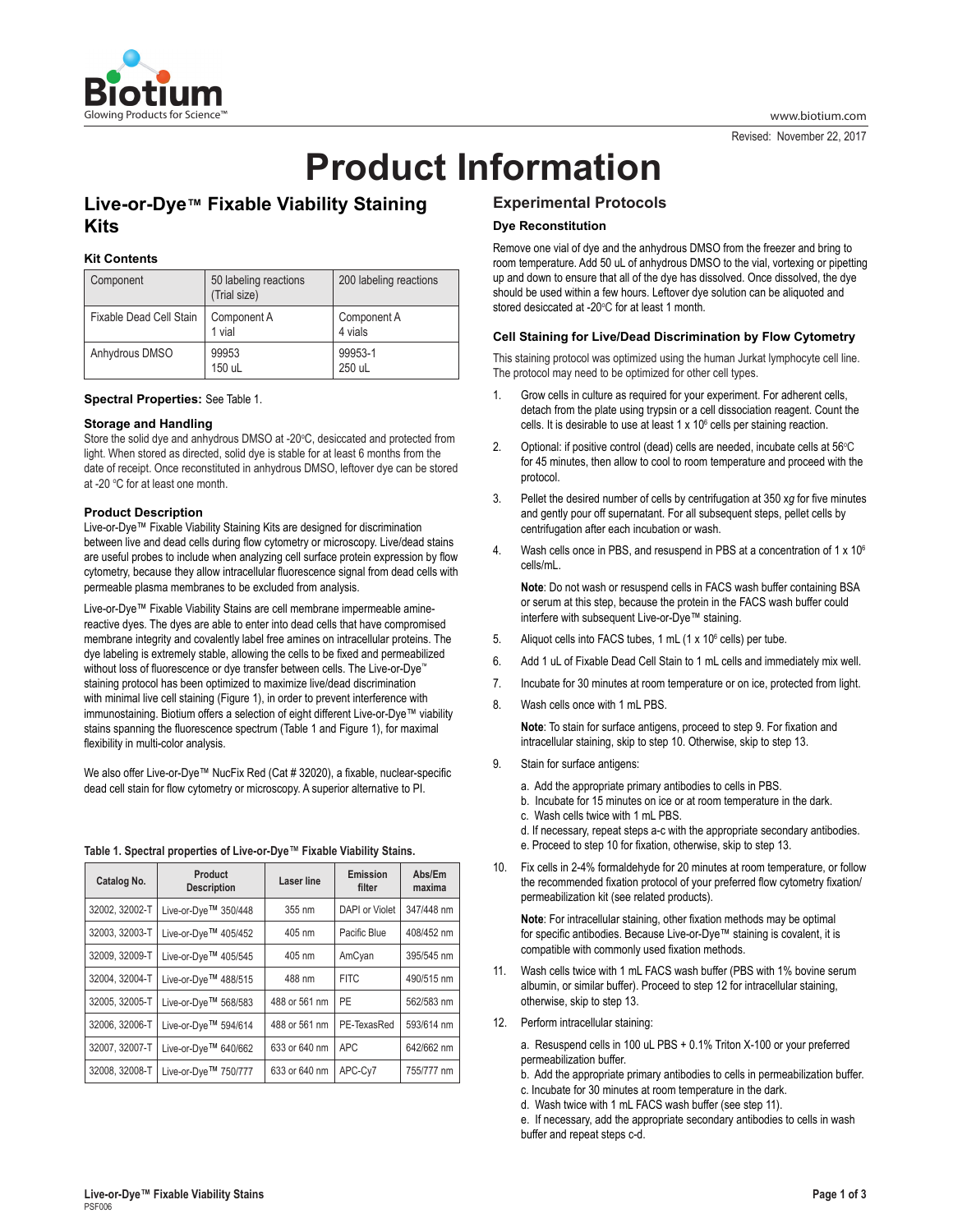13. Resuspend cells in 1 mL PBS or FACS wash buffer (see step 11) and analyze by flow cytometry in the appropriate channels (see Table 1).

**Note**: Stained and fixed cells may be stored at 4°C in the dark for several days prior to analysis.

#### **Quick Protocol for Live/Dead Discrimination by Microscopy**

This staining protocol was optimized using the adherent human HeLa cell line. The protocol may need to be optimized for other cell types. So far four of the dyes have been validated for use in microscopy: Live-or-Dye™ 488/515, Live-or-Dye™ 568/583, Live-or-Dye™ 594/614, and Live-or-Dye™ 640/662.

- 1. Grow cells in culture as required for your experiment. For adherent cells, staining can be done in a chamber slide, in a multiwell plate, or on a cover slip.
- 2. Optional: If a positive control well containing a mixture of live and dead cells is desired, to that well add ethanol to a final concentration of 15%, incubate for 10 minutes, and wash once with PBS. Replace with PBS or growth media and proceed with the protocol.
- 3. Wash cells with PBS and replace media with PBS containing 1X Fixable Dead Cell Stain. Alternatively, the dye can be added directly to the culture medium. We recommend first diluting the dye stock solution in a small volume of medium before adding to cells to avoid exposing cells to a transient localized high dye concentration. For example, immediately before use, add 1 uL dye to 100 uL medium, then add the entire volume to cells in 1 mL culture medium
- 4. Incubate cells for 30 minutes at room temperature or on ice, protected from light.

5. Wash cells once with PBS.

**Note**: To fix and permeabilize cells for immunofluorescence, proceed to step 6. For live cell imaging, skip to step 11.

- 6. Fix cells in 4% paraformaldehyde for 15 minutes at room temperature, protected from light.
- 7. Wash cells twice with PBS.
- 8. Permeabilize with 0.1-0.5% Triton X-100, 5-10 min.
- 9. Proceed with the immunostaining of your choice. Cells can also be stained with an appropriate DNA dye such as DAPI (40043), Hoechst (40046), or RedDot2 (40061).
- 10. Wash cells once more in PBS.
- 11. Cells can be imaged immediately on the chamber slide or dish, or alternatively can be mounted using an antifade mounting medium such as EverBrite Mounting medium (23002) if desired.



Figure 1. Discrimination of live and dead cells by flow cytometry using Live-or-Dye™ Fixable Viability Stains. Jurkat cells were either left untreated or killed by heating to 56℃ for 45 minutes, then stained according to the product protocol with the Live-or-Dye™ cell stain shown on each histogram x-axis. Fluorescence was analyzed on a BD LSRII flow cytometer (see Table 1 for recommended laser/filter combinations). Heat killed cells (solid peaks) showed much higher fluorescence intensity compared to live cells (white peaks), allowing the two populations to be clearly distinguished. Results are shown for unfixed cells; nearly identical histograms were observed after cell fixation with 2% formaldehyde in PBS for 20 minutes at room temperature, followed by permeabilization with 0.1% Triton X-100 in PBS for 30 minutes at room temperature. Fluorescence histograms for live cells and dead cells were overlaid using FlowJo data analysis software.